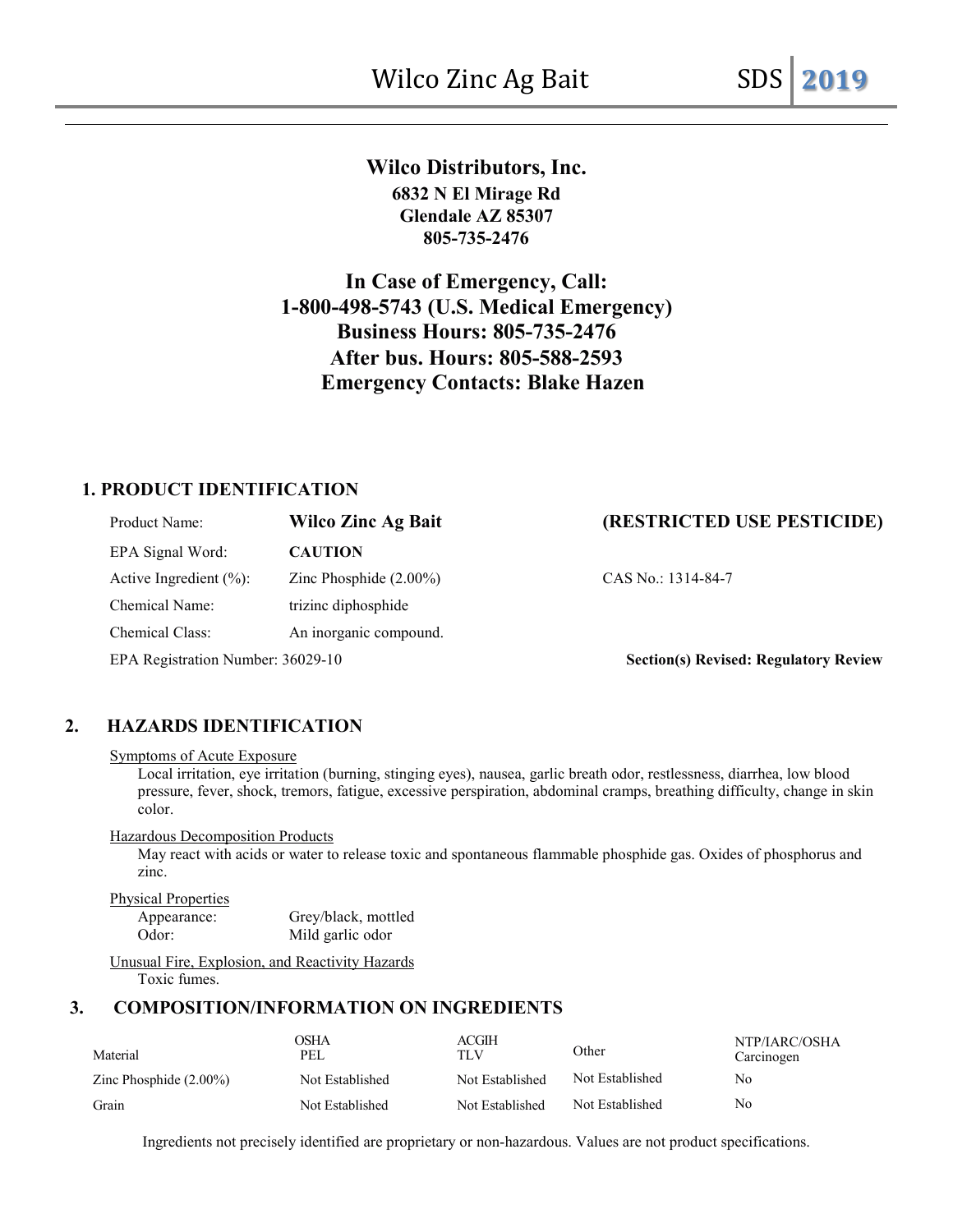# **3. FIRST AID MEASURES**

Have the product container, label, or Safety Data Sheet with you when calling a poison control center or doctor, or going for treatment. **FOR A MEDICAL EMERGENCY INVOLVING THIS PRODUCT CALL 1-800-498-5743 (U.S. Medical Emergencies) or 1-651-523-0318 (International Medical Emergencies, Collect Calls will be accepted). Any persons applying zinc phosphide products and experiencing signs and symptoms such as nausea, abdominal pain, tightness of the chest, or weakness, should be seen by a physician immediately.**

- Ingestion: Call a physician or poison control center immediately, or transport the patient to the nearest hospital. **DO NOT DRINK WATER!** Do not administer anything by mouth or make the patient vomit unless advised to do so by a physician.
- Eye Contact: Hold eye open and rinse slowly and gently with water for 15-20 minutes. Remove contact lenses, if present, after 5 minutes, then continue rinsing eye. Call a poison control center or doctor for treatment advice

#### Skin Contact: Take off contaminated clothing. Wash skin with soap and water.

Inhalation: Move person to fresh air. If person is not breathing call an ambulance, then give artificial respiration, preferably mouth-to-mouth, if possible.

#### **NOTE TO PHYSICIAN: There is no specific antidote. Very thorough gastric lavage is usually indicated. 3% - 5% sodium bicarbonate gavage has been suggested. Treat supportively and symptomatically.**

Medical Condition Likely to be Aggravated by Exposure None Known.

### **5. FIRE FIGHTING MEASURES**

Fire and Explosion Flash Point (Test Method): Not Available Flammable Limits (% in Air): Lower: % Not Available Upper: % Not Available Autoignition Temperature: Not Available Flammability: Not Flammable Extinguishing Media: Dry chemical: soda ash, lime, or sand. Avoid water and foam as they may form phosphine gas upon contact with zinc phosphide. For large fires, withdraw from area and let burn (DOT ERG 2000, Guide 139)

Hazardous Decomposition Products:

May react with acids or water to release toxic and spontaneous flammable phosphide gas. Oxides of phosphorus and zinc.

Unusual Fire, Explosion, and Reactivity Hazards Toxic fumes.

#### In Case of Fire

Potentially hazardous in fire. Wear self-contained breathing apparatus. Fight fire from upwind and evacuate to downwind area as appropriate. Move container from area if you can do so without risk.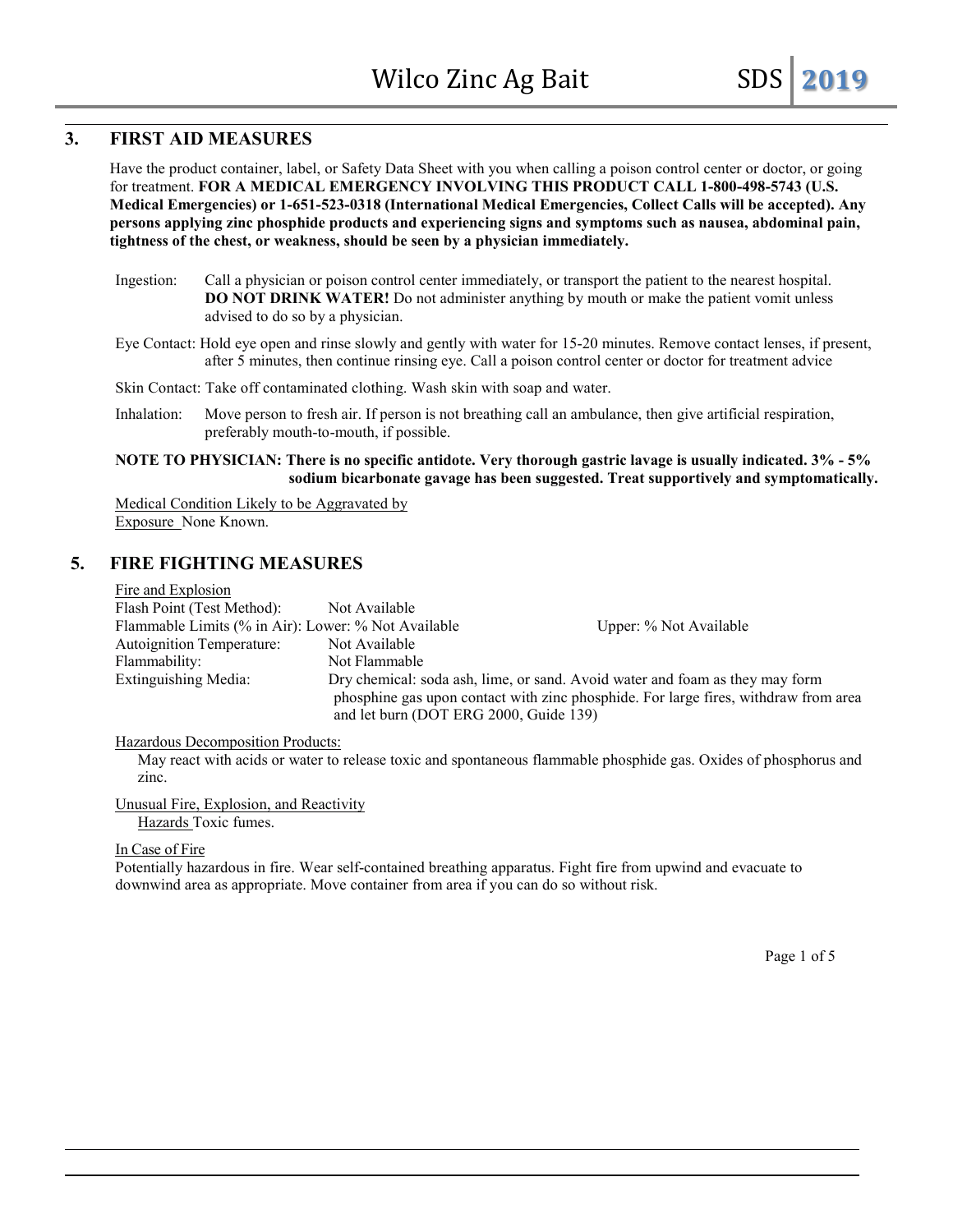### **6. ACCIDENTAL RELEASE MEASURES**

#### In Case of Spill or Leak

Avoid bodily contact. Wear protective equipment. Keep water and ignition sources away. Carefully shovel, sweep up and package material in clean, dry, labeled containers. Move containers away and flush surfaces with plenty of water. Regard washings as waste. Keep out of bodies of water and sewer.

### **7. HANDLING AND STORAGE**

May be fatal if swallowed. Do not breathe dust or fumes. Avoid contact with skin and eyes.

Store the material in a cool, dry, and well-ventilated, secure area out of reach of children and domestic animals. Wash thoroughly after handling and before eating or smoking. Do not store food, beverages or tobacco products in the storage area. Prevent eating, drinking, tobacco use, and cosmetic application in areas where there is a potential for exposure to the material. Wash thoroughly with soap and water after handling.

### **8. EXPOSURE CONTROLS/PERSONAL PROTECTION**

#### **THE FOLLOWING RECOMMENDATIONS FOR EXPOSURE CONTROLS/PERSONAL PROTECTION ARE INTENDED FOR THE MANUFACTURE, FORMULATION, PACKAGING, AND USE OF THIS PRODUCT.**

#### **FOR COMMERCIAL APPLICATIONS AND/OR ON-FARM APPLICATIONS CONSULT THE PRODUCT LABEL.**

Ingestion: Prevent eating, drinking, tobacco usage and cosmetic application in areas where there is a potential for exposure to the material. Wash thoroughly with soap and water after handling.

Eye Contact: Safety Goggles or Safety Glasses with side-shields. Maintain emergency eyewash station.

- Skin Contact: Cotton gloves which are changed and washed or discarded regularly. Long sleeved shirt and trousers which are changed and washed regularly.
- Inhalation: Cartridge or canister type respirator for toxic dusts if industrial hygiene evaluation indicates need. Use clean, well-maintained MSHA/NIOSH approved equipment fitted to user.

Ventilation: Local and/or mechanical exhaust are required in areas of manufacture, storage, and use.

# **9. PHYSICAL AND CHEMICAL PROPERTIES**

Appearance: Grey/black, mottled Odor: Mild garlic odor Melting Point:  $> 420^{\circ}$  C (Zinc Phosphide) Boiling Point: Not Available Specific Gravity/Density: Bulk Density 41-44 lbs.  $/ft^3$ pH: Not Available Solubility: Negligible (product), slowly decomposes in water (active ingredient) Vapor Pressure (mmg Hg):Not Available Vapor Density: Not Available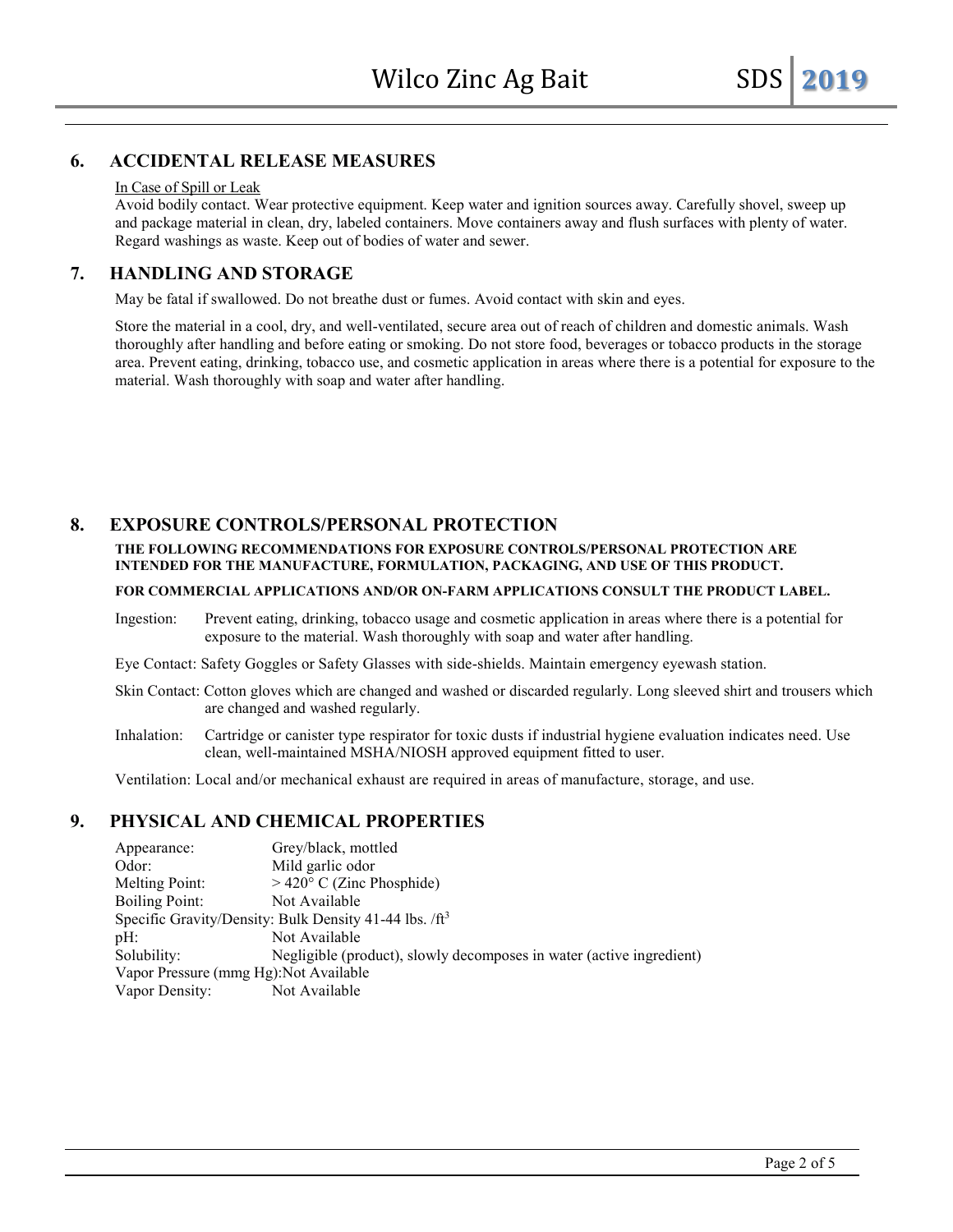# **10. STABILTY AND REACTIVITY**

| Stability:                        | Stable under normal use and storage conditions.                                 |
|-----------------------------------|---------------------------------------------------------------------------------|
| Hazardous Polymerization:         | Will not occur.                                                                 |
| Conditions to Avoid:              | Avoid heat and incompatible materials.                                          |
| Materials to Avoid:               | Acids, including dilutes. Water. May react with oxidizers.                      |
| Hazardous Decomposition Products: | May react with acids or water to release spontaneously flammable phosphine gas. |
|                                   | Oxides of zinc and phosphide.                                                   |

# **11. TOXICOLOGICAL INFORMATION**

|            | Acute Toxicity/Irritation Studies (Finished Product) |                                                   |
|------------|------------------------------------------------------|---------------------------------------------------|
| Ingestion: | <b>Ingestion Hazard</b>                              |                                                   |
|            | Oral $(LDS0$ Rat)                                    | 910 mg/kg body weight (2.00% pelleted bait)       |
| Dermal:    | Toxic                                                |                                                   |
|            | Dermal $(LDS0$ Rabbit) :                             | $>$ 2,000 mg/kg body weight (2.00% pelleted bait) |
|            |                                                      |                                                   |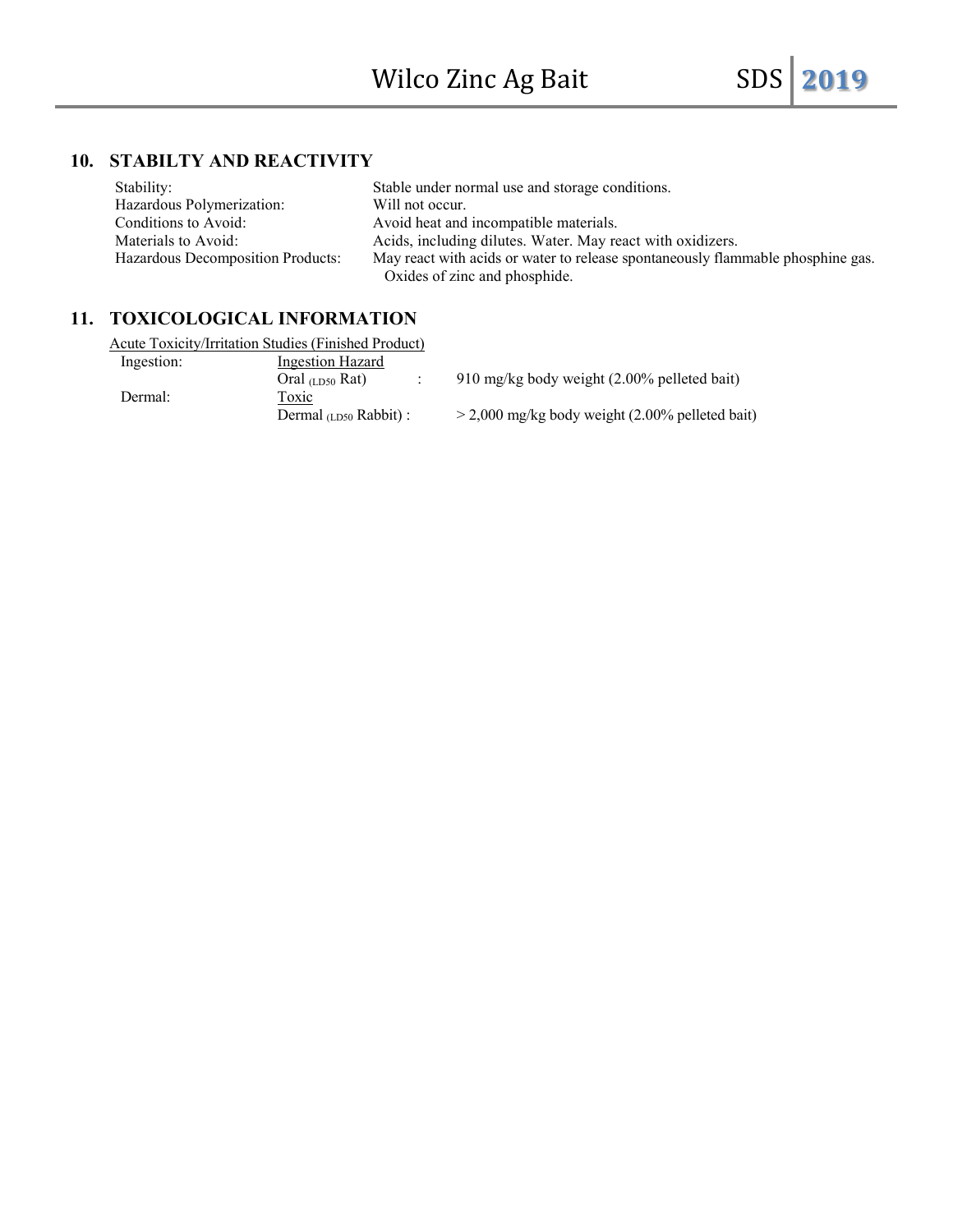| Inhalation:         | Not Available |
|---------------------|---------------|
| Eye Contact:        | Not Available |
| Skin Contact:       | Not Available |
| Skin Sensitization: | Not Available |

Other Toxicity Information

### **CALL PHYSICIAN OR POISON CONTROL CENTER IMMEDIATELY! FOR A MEDICAL EMERGENCY INVOLVING THIS PRODUCT CALL. 1-800-498-5743**

Toxicity of Other Components Grains: Not Available

Target Organs Active Ingredients

Zinc Phosphide Technical : Zinc Phosphide is a systemically toxic poison.

Inactive Ingredients

Grains: Not Available

12. ECOLOGICAL INFORMATION

Do not discharge effluent containing this product directly to water. Do not contaminate water when disposing of equipment wash water.

13 DISPOSAL CONSIDERATIONS

Container Disposal

Plastic Containers: Triple rinse (or equivalent). Then offer for recycling or reconditioning, or puncture and dispose of in a sanitary landfill, or incineration, or, if allowed by state and local authorities, by burning. If burned, stay out of smoke. For containers 1 gallon or less: Do not reuse empty container (bottle, can, bucket). Wrap container and put in trash.

Pesticide Disposal

Pesticide wastes are acutely hazardous. Improper disposal of excess pesticide, spray mixture, or rinsate is a violation of Federal Law. If these wastes cannot be disposed of by use according to label instructions contact your State Pesticide or Environmental Control Agency, or the Hazardous Waste representative at the nearest EPA Regional Office for guidance.

### **12. TRANSPORT INFORMATION**

DOT Classification Hazard Class: Not Applicable

Proper Shipping Name: Exterminator, Vermin, O/T Poison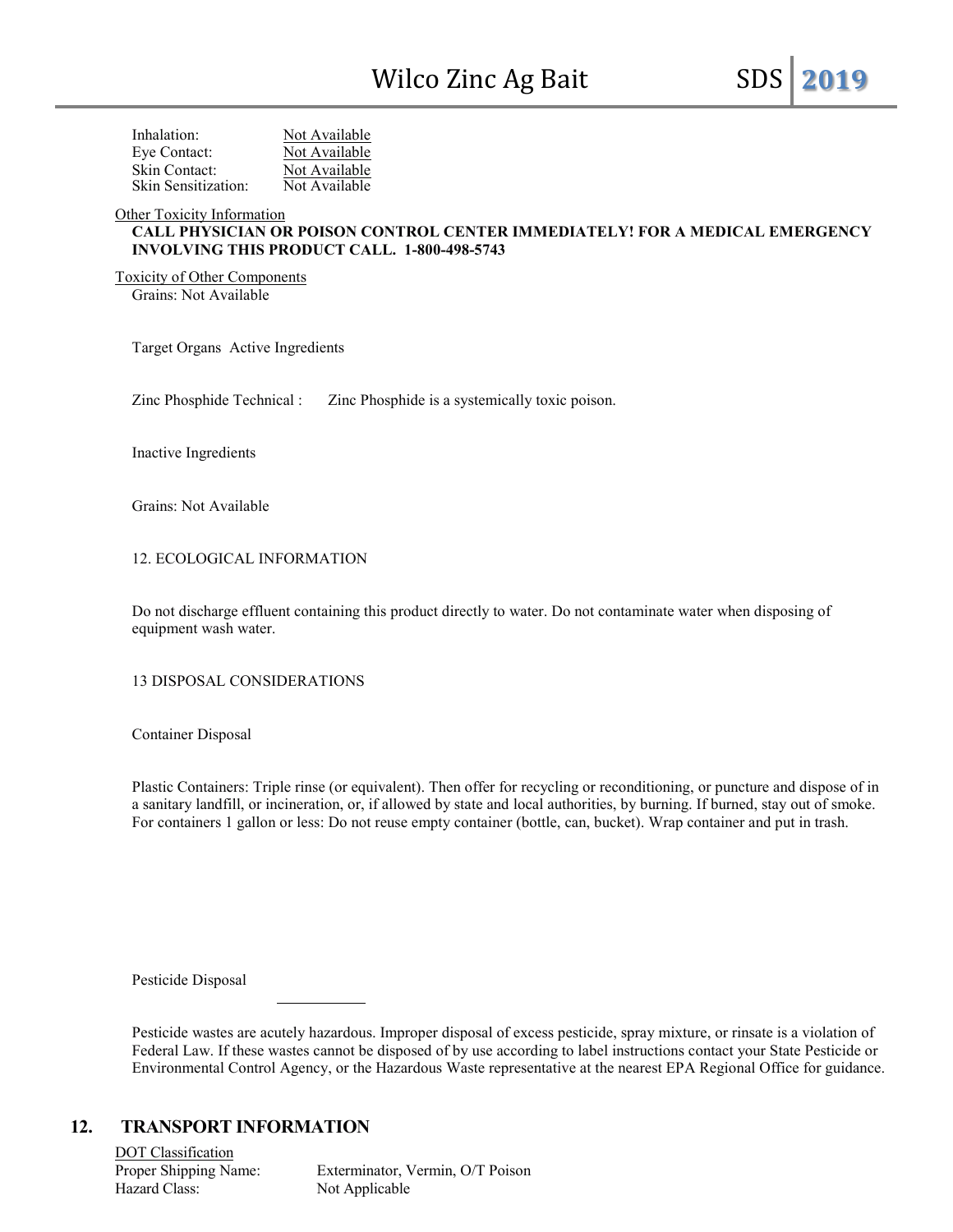# Wilco Zinc Ag Bait SDS **2019**

| UN Number:                 | Not Applicable                   |
|----------------------------|----------------------------------|
| Packing Group:             | Not Applicable                   |
| Label:                     | Not Applicable                   |
| Special Instructions:      | Not Applicable                   |
| <b>IMDG</b> Classification |                                  |
| Proper Shipping Name:      | Exterminator, Vermin, O/T Poison |
| Hazard Class:              | Not Applicable                   |
| UN Number:                 | Not Applicable                   |
| Packing Group:             | Not Applicable                   |
| Label:                     | Not Applicable                   |
| Special Instructions:      | Not Applicable                   |
| <b>IATA</b> Classification |                                  |
| Proper Shipping Name:      | Exterminator, Vermin, O/T Poison |
| Hazard Class:              | Not Applicable                   |
| UN Number:                 | Not Applicable                   |
| Packing Group:             | Not Applicable                   |
| Label:                     | Not Applicable                   |
| Special Instructions:      | Not Applicable                   |
| Canadian Classification    |                                  |
| Proper Shipping Name:      | Exterminator, Vermin, O/T Poison |
| Hazard Class:              | Not Applicable                   |
| UN Number:                 | Not Applicable                   |
| Packing Group:             | Not Applicable                   |
| Label:                     | Not Applicable                   |

# **15. REGULATORY INFORMATION**

#### EPA SARA Title III Hazard Classification (For Reporting Under Sections 311 & 312)<br>Immediate  $\underline{Y}$  Fire  $\underline{N}$  Sudden Release of Pressure Immediate  $\frac{Y}{N}$  Fire  $\frac{N}{N}$  Sudden Release of Pressure  $\frac{N}{N}$ Reactive  $Y$

Section 313 Toxic Chemicals Zinc Phosphide (CAS No. 1314-84-7) 2%

California Proposition 65 Not Applicable

CERLA/SARA 302 Reportable Quantity (RQ) Zinc Phosphide (CAS No. 1314-84-7) 2% Reportable Quantity: 100 lbs.

RCRA Hazardous Waste Classification (40 CFR 261) U249 (For concentrations of 10% or less)

TSCA Status

Exempt from TSCA, subject to FIFRA

### **16. OTHER INFORMATION**

| NFPA Hazard Ratings | <b>HMIS Hazard Ratings</b> | 0 - Minimal   |
|---------------------|----------------------------|---------------|
| Health:             | Health:                    | $1 - S$ light |
| Flammability:       | Flammability:              | 2 - Moderate  |
| Instability:        | Reactivity:                | 3 - Serious   |
|                     |                            | $4 -$ Extreme |

Page 4 of 5